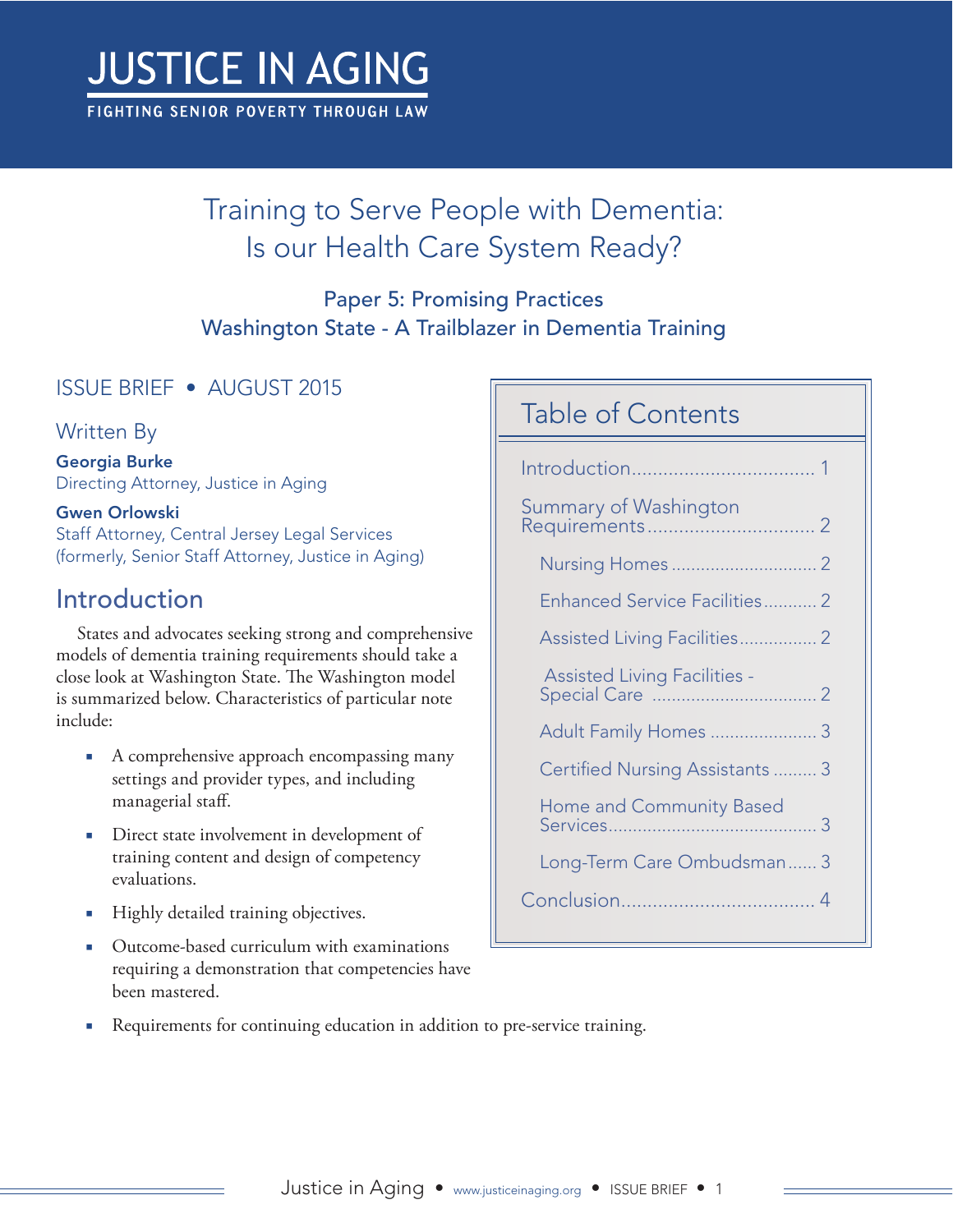#### <span id="page-1-0"></span>Summary of Washington Requirements

#### Nursing Homes

By statute, Washington requires its Department of Social and Health Services to offer long-term care workers the opportunity to accumulate 70 hours of training on topics including dementia, and by regulation, Washington requires nursing home staff who have contact with residents to have ongoing and consistent training in special dementia care and needs. See Wash. Rev. Code Ann. § 74.39A.351 (2012) and Wash. Admin. Code § 388-97-1040 (2014).

#### Enhanced Service Facilities

Washington enacted new regulations, effective in 2014, governing enhanced service facilities. Enhanced service facilities are a category of licensed residential facilities, limited to a maximum of 16 residents, and designed to provide a community placement option for individuals whose complicated personal care and behavioral challenges do not rise to a level that requires an institutional setting, and who no longer respond to active psychiatric treatment.

Dementia-training standards in effect for these facilities include: requirements that administrators and staff who interact with residents meet rigorous long-term care training requirements including requirements for specialty dementia care training. The regulations mandate both individual and continuing education. See Wash. Admin. Code § 388-107-0630 (2014), Wash. Admin. Code § 388-107-0650 (2014), Wash. Admin. Code § 388-110-220 (2014).

#### Assisted Living Facilities

By statute, the Department of Social and Health Services must review the training given to assisted living facility staff who interact with dementia patients and suggest possible enhancements. By regulation, assisted living facilities must make sure that all administrators, administrator-designees, and caregivers complete specialized training if any patients have dementia. In addition, assisted living facilities that have residents with dementia must ensure that staff complete specialized training. See Wash. Rev. Code Ann. § 18.20.230 (2012) and Wash. Admin. Code § 388-78A-2474 (2014).

#### Assisted Living Facilities - Special Care

By statute, for assisted living facilities that serve residents with special needs, administrators, their designees, and caregivers all must have additional training in dementia care. Specialty training must be outcome-based, and the effectiveness of the specialty training must be measured by demonstrated competency in the core specialty areas through the use of a competency test.

By regulation, staff who work in assisted living facilities with an enhanced adult residential care-specialized dementia care services contract, and who work directly with patients, must have six hours of continuing education per year on dementia care. The regulations list 11 topics that the training must cover. Furthermore, contractors operating such facilities must have in place a plan that identifies a professional experienced in dementia care who can serve as a consultant for staff to address behavioral issues for residents. See Wash. Rev. Code Ann. § 18.20.270 (2013), Wash. Admin. Code § 388-78A-2474 (2014), Wash. Admin. Code § 388-112-0390 (2013).

#### Adult Family Homes

Washington heavily regulates adult family homes. By statute, the Department of Public Health and Safety must define what level of care an adult family home is qualified to give (i.e. what licensure they attain) based in part on staff training. The Department, with input from other experts, is required to define what specialty training is required for patients with dementia. It is responsible for standardizing the requirements and developing tools to test efficacy. In addition, the Department of Social and Health Services must review the training given to adult family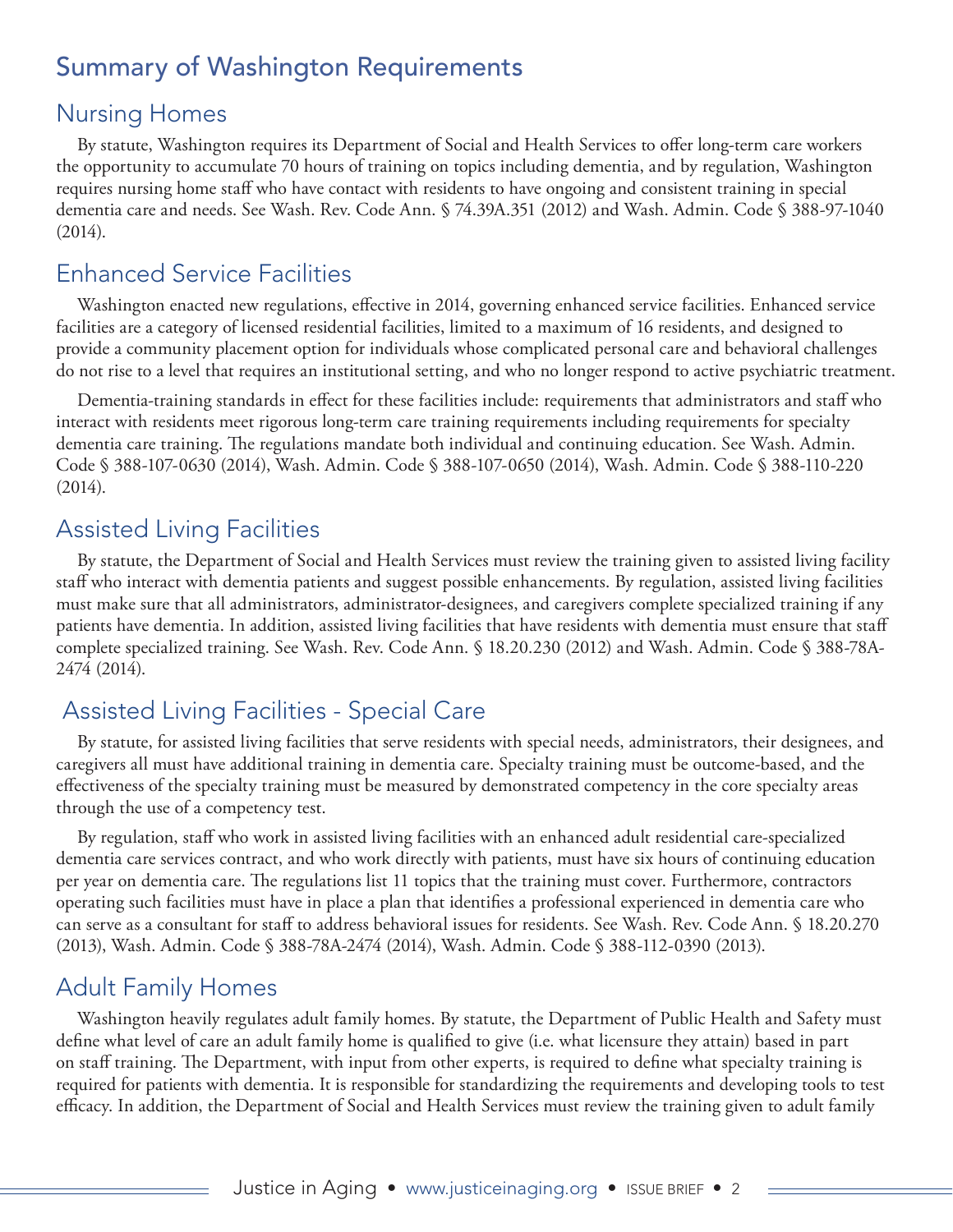<span id="page-2-0"></span>home staff who interact with dementia patients and suggest possible enhancements to the legislature. The regulations also require that all caregivers, entity representatives, and resident managers in adult family homes must complete specialized training if any of their patients have dementia. See Wash. Admin. Code § 388-76-10146 (2011), Wash. Admin. Code § 388-76-10505 (2010).

Washington requires that providers and resident managers at adult family homes that serve dementia patients must undergo specialty training. Continuing education is required yearly after the initial specialty training. If a resident develops dementia and the staff is unprepared, they have 120 days to complete the specialty training. Otherwise the providers and managers must have completed the training before admitting dementia patients. Specialty training must be outcome-based, and the effectiveness of the specialty training measured by demonstrated competency in the core specialty areas through the use of a competency test. The regulations also require that adult family homes may not admit or retain a resident with dementia unless the resident manager and staff have had specialty dementia training. See Wash. Rev. Code Ann. § 70.128.060 (2013), Wash. Rev. Code Ann. § 70.128.210 (2012), Wash. Rev. Code Ann. § 70.128.230 (2013), Wash. Admin. Code § 388-112-0160 (2013).

#### Certified Nursing Assistants

In order to be certified to practice in Washington, regulations mandate that nursing assistants must be able to identify the psychosocial characteristics of patients with dementia and Alzheimer's disease. In addition, the regulations specify the areas of competency that are considered standards of practice for nursing assistants. A nursing assistant must demonstrate competency in the care of residents with Alzheimer's disease and dementia in the following areas: (a) uses techniques for addressing the unique needs and behaviors of individuals with cognitive impairment including Alzheimer's disease, dementia, delirium, developmental disabilities, mental illnesses, and other conditions; (b) communicates with cognitively impaired clients or residents in a manner appropriate to their needs; (c) demonstrates sensitivity to the behavior of cognitively impaired clients or residents; and (d) appropriately responds to the behavior of cognitively impaired clients or residents. See Wash. Admin. Code § 246-841-400 (2008) and Wash. Admin. Code § 246-842-100 (1991).

#### Home and Community-Based Services

Washington has specific training regulations for home and community-based services. The regulations provide that dementia is a topic that may be taught in home and community-based services training. The regulation requires that a training entity under the Department of Social and Health Services be responsible for administering and overseeing competency tests for dementia specialties in home and community-based services and programs. See Wash. Admin. Code § 388-71-1045 (2014).

#### Long-Term Care Ombudsman

Washington's state ombudsman for long-term care programs must ensure that all regional ombudsman are educated about dementia. See Wash. Admin. Code § 365-18-060 (2000).

For more on Washington's requirements, see also generally Wash. Admin. Code § 388-112-0066 (2013), Wash. Admin. Code § 388-112-0078 (2013), Wash. Admin. Code § 388-112-0110 (2013), Wash. Admin. Code § 388-112- 0125 (2013), Wash. Admin. Code § 388-112-0130 (2013), and Wash. Admin. Code § 388-112-0300 (2013).